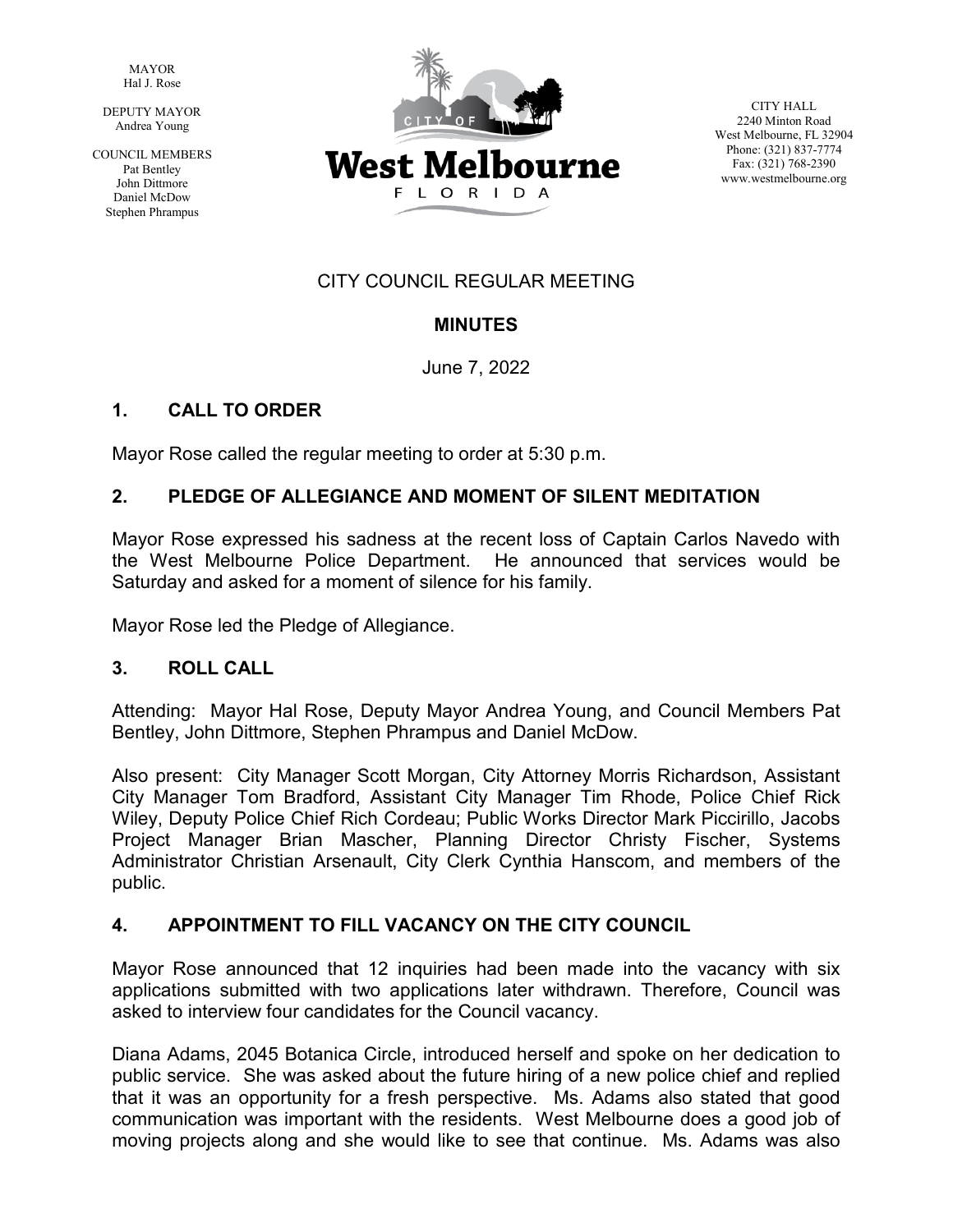asked about handling confrontation with Council when there are disagreements. She replied that there would be differing opinions but ultimately the Council needed to what was best for the City. Ms. Adams stated that she was pursuing public service to connect with the residents through a city leadership role and hoped that her shared experiences would have an impact.

William Johnson, 413 Murano Drive, introduced himself and spoke on his interest to serve the community and the City. He noted that one of his goals would be to maintain resilience and sustainability and hope to evaluate the infrastructure so that it is sustainable and will last longer. When asked about hiring a police chief, he would hope to see someone that can be a good face for the City and be able to lead the force by example. He also stated he would like to see a more connected community for walking and hoped to be able to address the high cost of housing.

Adam Gaffney, 2474 Tuscarora Court, introduced himself and noted that he had lived in West Melbourne for 13 years and believed in giving back the community. He had served on many of the City's boards and had served on Council for four years. Because of that experience, he believed he would be a good choice to serve for the next six months. When asked about the future hiring of the Police Chief, Mr. Gaffney stated that Chief Wiley had done a good job and believed an individual should be chosen with similar experience to lead the department. When asked why he would not be running for a seat on Council in November, Mr. Gaffney stated that he hoped to run again in the future but was reluctant to dedicate the number of hours at the present time.

Justin Matoska, 746 Preakness Drive, attending remotely, introduced himself and expressed interest in being more active in the community. If selected, he hoped he could learn more about the City in the next five months with the goal of running for office in the November election. When asked about hiring the new chief, he hoped to bring in an individual with law enforcement experience and the ability to interact well with the citizens. He stated his goal would be to work to make improvements to park system, in particular to the maintenance and expansion of amenities. He also expressed concern with encouraging intelligent growth.

Following the interviews, Mayor Rose distributed paper ballots for Council to make a selection from the four candidates.

City Clerk Hanscom collected the paper ballots and indicated there were four votes for Diana Adams from Mayor Rose and Council Members Dittmore, Bentley, and Phrampus. There were two votes for Adam Gaffney from Deputy Mayor Young and Council Member McDow.

*Council Member Dittmore moved to select Diana Adams as the interim Council Member to serve the unexpired term ending November 22, 2022. Council Member McDow seconded the motion, which passed 6-0.*

Following the Oath of Office, Ms. Adams took her seat on the dais.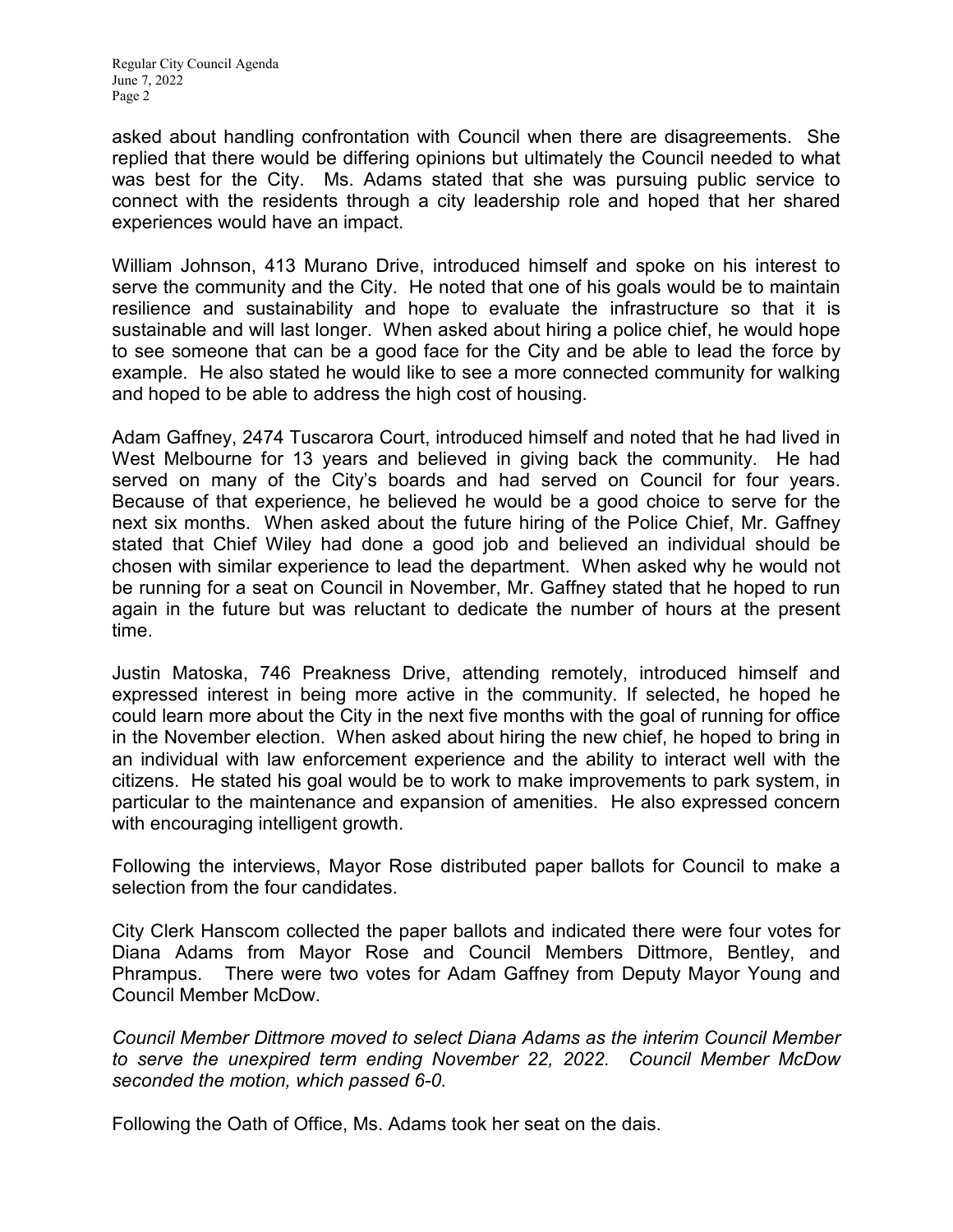### **5. PUBLIC HEARINGS**

**Revisions to Chapter 71, Natural Resources and Stormwater, Article IV, Landscaping and Tree Preservation**. Planning Director Fischer presented the second reading of an ordinance to modify Chapter 71 to strengthen the landscape codes for tree and landscape requirements to save trees or require more tree replacements while balancing market and development rights.

City Attorney Richardson read Ordinance No. 2022-09, in title only:

#### **ORDINANCE NO. 2022-09**

AN ORDINANCE OF THE CITY OF WEST MELBOURNE, BREVARD COUNTY, FLORIDA, AMENDING CHAPTER 71, NATURAL RESOURCES AND STORMWATER, ARTICLE IV, LANDSCAPING AND TREE PRESERVATION, DIVISION 1. – TREE PRESERVATION, DIVISION 2. – TREE REMOVAL AND REPLACEMENT, AND DIVISION 3. LANDSCAPE AND BUFFER REQUIREMENTS; UPDATING THE LANDSCAPE AND TREE CODES; PROVIDING FOR INCLUSION IN THE CODE, SEVERABILITY, CONFLICTS, AND AN EFFECTIVE DATE.

Mayor Rose opened the public hearing. There being no comments, he closed the public hearing.

*Council Member Phrampus moved to approve the second reading of Ordinance No. 2022-09, revising the landscape and tree codes to provide more stringent requirements for tree removal, preservation and general landscaping subject to the City Attorney's review and revision for formatting. Council Member Bentley seconded the motion, which passed 6-1, with Council Member Dittmore opposed.*

### **6. PUBLIC FORUM**

Robert Griffin, 895 Shoshone Lane, in the Falls of Sheridan neighborhood, distributed handouts and stated he was speaking for the other residents. He noted the property located at 9075 Ellis Road had become a truck stop. There were trucks that park their refrigerated trucks with the refrigeration units running all the time. The refrigerator units run on diesel fuel which also creates an odor problem. The refrigerated units were 53 feet long; there were currently about 10-12 of these units located on the property. In addition the trucks would start up to leave between 4-5 a.m. and run until about 7 a.m. The trucks would return at various times of the evening and throughout the night. The neighborhood no longer had any quiet time. Mr. Griffin stated that there was a pending code violation at this location. He stated he was concerned that any approvals would not cause impacts to the residences. He provided a series of photographs showing the storage trailers parked on the lot and the view from residential backyards.

City Attorney Richardson stated that the property owner has been informed that he is in violation. This type of use would require a site plan be submitted and approved. He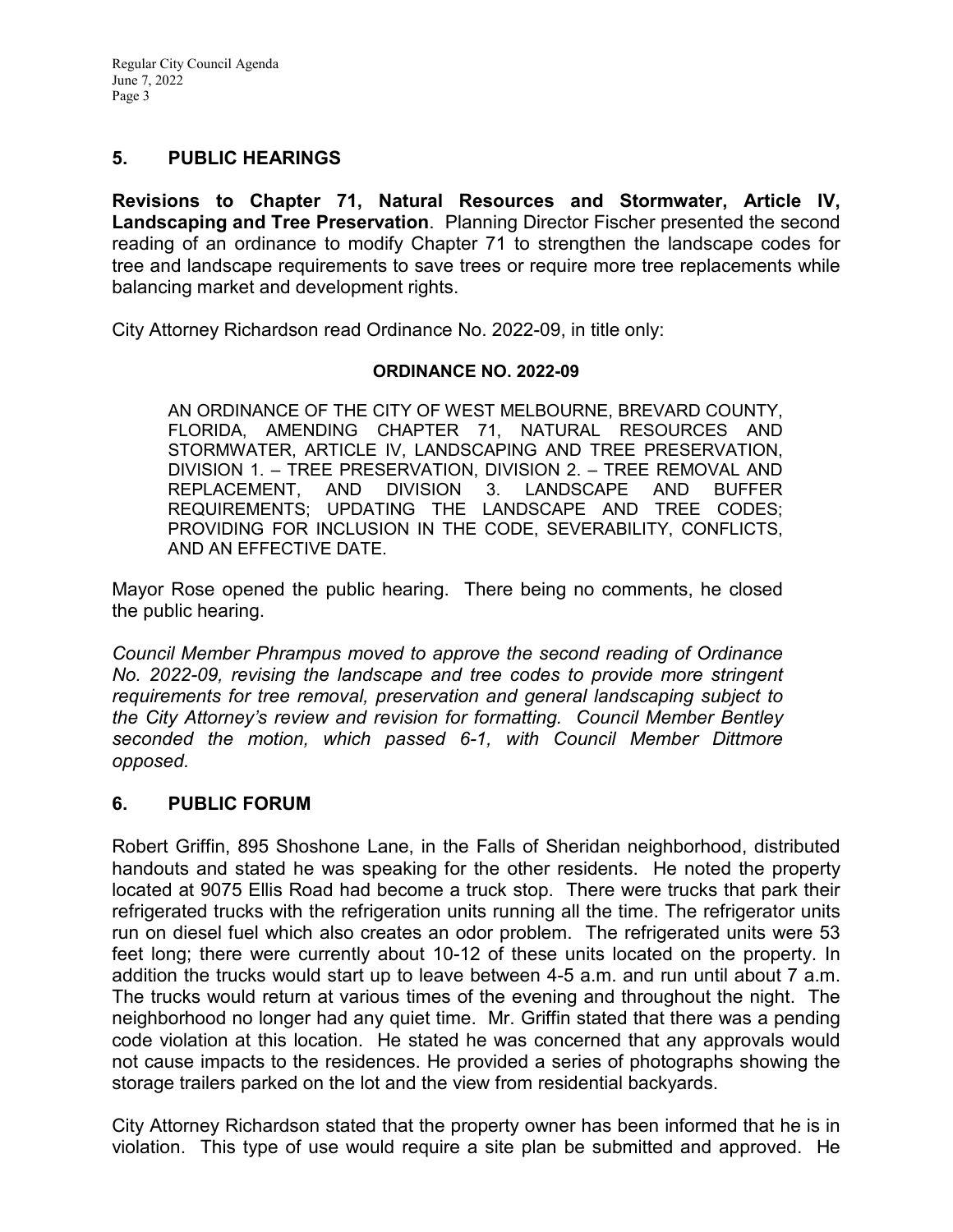stated this would come before Council because of the development agreement that is in place for the property. Staff would continue to monitor the situation and inspect the property for noise violations.

# **7. CONSENT AGENDA**

Mayor Rose asked that approval of Resolution No. 2022-10 for development fees be pulled from the consent agenda.

Council Member Phrampus asked that approval of Resolution No. 2022-13 for exchanging a position in the Parks and Recreation Department be pulled from the consent agenda.

*Deputy Mayor Young moved to approve the following consent agenda. Mayor Rose seconded the motion, which passed unanimously.*

- Regular City Council meeting minutes for Tuesday, May 17, 2022.
- Authorization for the City Manager to execute an agreement with Konica Minolta for the five-year lease of eight copy machines to serve City Hall, Police Department, Recreation Department and Public Works.
- Designate Mayor Hal Rose to be the voting delegate at the Florida League of Cities 96th Annual Conference.

**Development Fees.** Mayor Rose questioned the exemption of the charge for annexations less than 10 acres. Planning Director Fischer stated that there were thresholds that were linked to the comprehensive plan process. Usually requests for annexation were greater than 10 acres. Mayor Rose suggested that the exemption apply to those properties with less than 5 acres.

*Deputy Mayor Young moved to adopt Resolution No. 2022-10 for development fees with the change to reduce the no-fee annexation to less than 5 acres. Mayor Rose seconded the motion.* 

Council Member Phrampus asked how many houses could be built with the 5 acre exemption. Planning Director Fischer stated that subdivision regulations usually have two houses per acre. Council Member Phrampus stated that it would like to see the exemption lower than 5 acres. Mayor Rose agreed.

*Mayor Rose withdrew his second to the motion and directed this come back to Council with suggested changes.*

**Position Exchange in the Parks & Recreation Department.** Assistant City Manager Bradford stated that Council discussions had included a desire to provide more programming at the Field of Dreams. Rather than create a new position, it is proposed to exchange the current recreation supervisor position to a coordinator position. He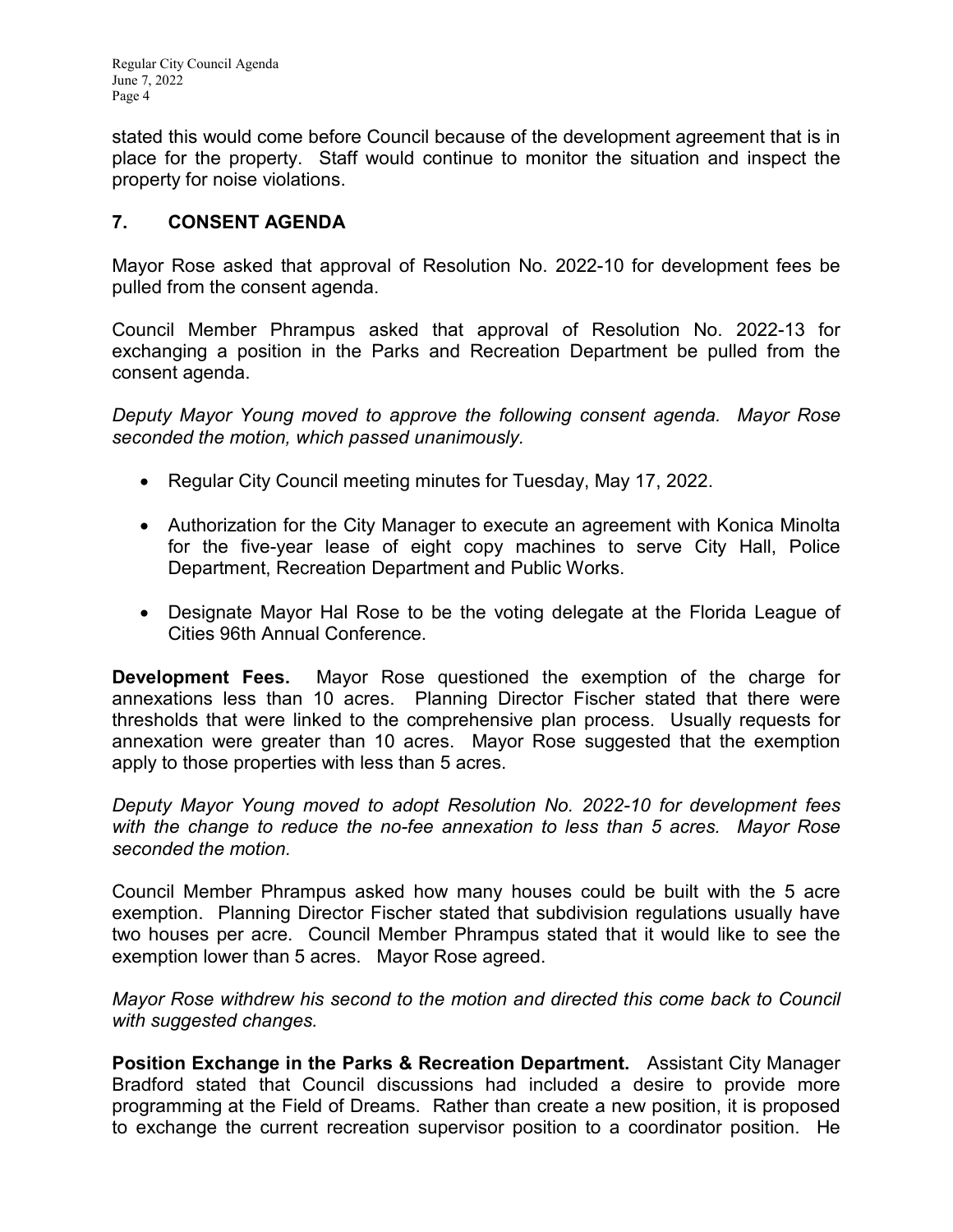noted that the Field of Dreams Board of Directors had met and were not interested in funding a position, so City staff prepared the proposal to address Council's concerns.

Council Member Phrampus stated he did not want to give up a recreation position. He would rather create a new position and keep the existing staffing levels in place.

Council discussed the current level of staff at the parks and the status of the maintenance for the parks. Assistant City Manager Bradford stated they were waiting to fill the recreation supervisor position, but they had two applicants that would be a good fit for the redesigned position.

Mayor Rose stated that he would like to see this position at a higher pay grade. Assistant City Manager Bradford indicated the pay grade assigned to this position aligned with other coordinator position in the City. He added that this coordinator position would work in conjunction with the existing coordinator position in the Parks and Recreation Department.

Council Member Bentley stated he agreed with the position exchange because he believed it would provide additional programming for the Field of Dreams. If it does not work as expected, this can come back to Council for further consideration.

*Council Member Bentley moved to adopt Resolution No. 2022-13 exchanging one Recreation Supervisor position for one Coordinator I, Special Populations position in the Parks and Recreation Department, and asked that staff report back to Council in six months on the status of the working being performed by the selected employee. Council Member McDow seconded the motion, which passed 5-2, with Mayor Rose and Council Member Phrampus opposed.* 

## **8. ACTION AGENDA**

**Corradino Group Consultant Contract**. City Attorney Richardson noted that, on March 15, City Council had approved the hiring of the Corradino Group to complete the update to the Comprehensive Plan. Following the negotiations, Council is now being asked to approve the contract for the amount of \$132,500.

Council discussed the amount negotiated and that it was higher than estimated. Mayor Rose asked if they should go to the next best consultant from the list of those firms that had submitted a proposal. City Attorney Richardson stated that Council could do that but the difference between the budgeted and contracted amount was not significant and the City would want to have the best firm for the Comprehensive Plan.

Mayor Rose asked if something was added to the scope of services. Planning Director Fischer stated that they did not add anything but the scope would include obtaining more public participation. She noted that the process has three tasks: public engagement and background, data review and analysis, and then drafting the final document. Depending on the visioning and public engagement, it may not be a complete rewrite of the plan.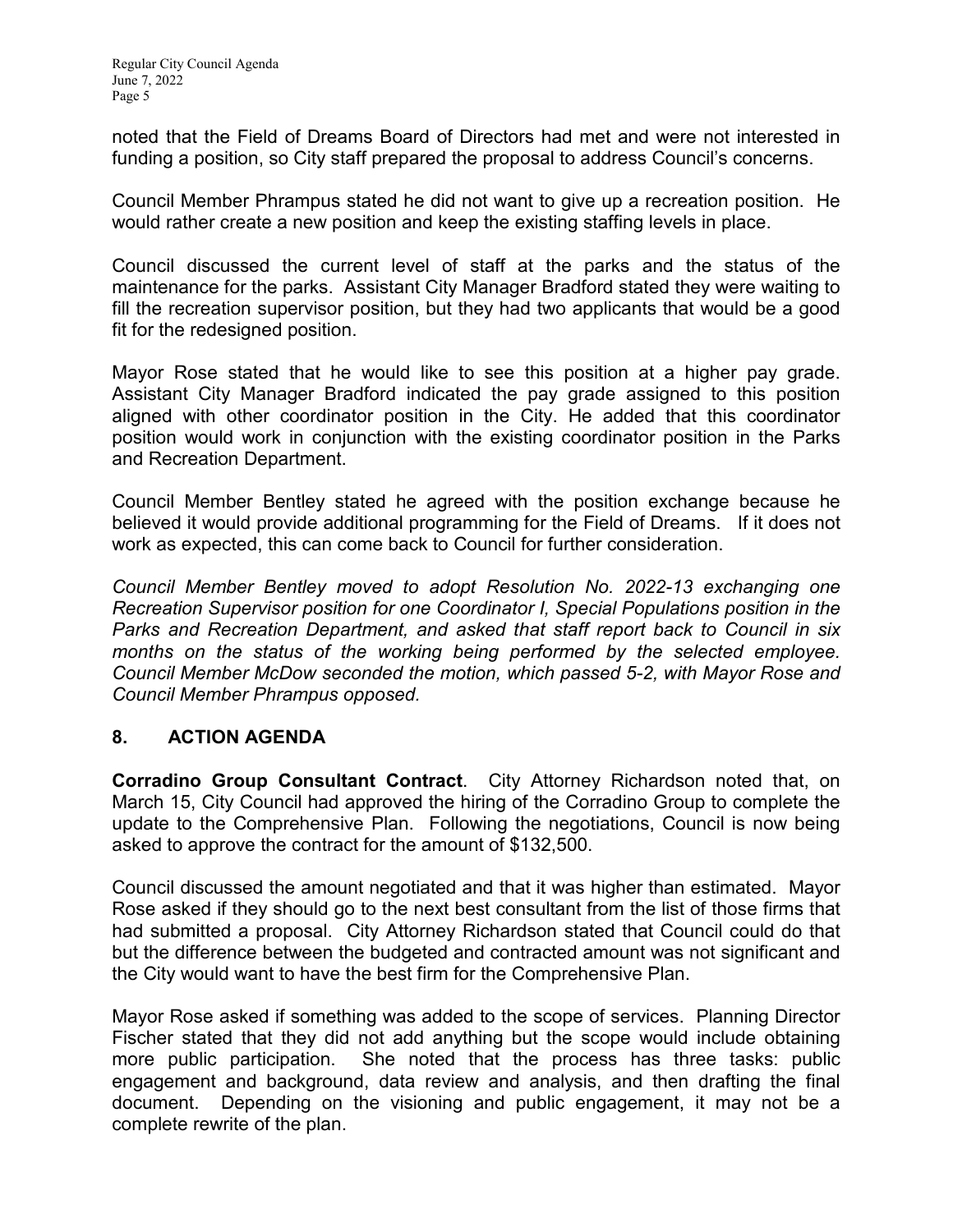Regular City Council Agenda June 7, 2022 Page 6

*Council Member Dittmore moved to authorize the City Manager to enter into an*  agreement with the Corradino Group, LLC for \$132,500 to conduct the City of West *Melbourne 2040 Comprehensive Plan revision project, subject to City Attorney review, revision, and approval of the final contract document. Council Member McDow seconded the motion, which passed unanimously.*

**Clement's Wood Park Playground Equipment Replacement**. Assistant City Manager Bradford explained this project would replace the playground structure at the park. The cost for the replacement would be under the budgeted amount of \$80,000. He reminded Council that the equipment that would be replaced had been moved from the former Brevard County Max K. Rodes Park in 2014. The Parks & Recreation Advisory Board had meet on May 11 and recommended the proposal from GameTime be sent to Council for consideration.

Council Member Phrampus stated he had visited the park and the swing sets appeared to be in good shape and suggested they could be repurposed. Assistant City Manager Bradford stated that the brackets that hold the chains appear to be the issue. He would need to look into the cost to determine if the equipment is structurally sound and safe.

Council Member Adams stated that the Parks & Recreation Advisory Board had reviewed the proposal and asked about the cost difference of maintaining the equipment versus replacing. She noted the overall concern of the Board was safety. It is not known if the older parts would be available to fix the equipment.

Mayor Rose asked about ground cover. Assistant City Manager Bradford stated the mulch was a separate and would not be included in the cost. He indicated it would be playground safe mulch.

Mayor Rose also suggested City staff and equipment could be used to remove the old equipment. Council Member Adams noted that there was a timeline to the quote. If some of the variables were further researched, it could cause the cost to go higher. Assistant City Manager Bradford added that a significant delay could also require the project be funded in next year's budget. Mayor Rose urged staff to consider if anything could be reused.

*Council Member Bentley moved to authorize the City Manager to execute an agreement with GameTime for the removal and disposal of existing playground equipment at the Clement's Wood Park and install a new playground equipment package (Lake Tansi PrimeTime), to include a large primary structure with several slides, loop ladder and climbing areas along with a separate three-bay swing structure and Sensory Wave Seat for \$77,331.24. Council Member Adams seconded the motion, which passed unanimously.*

## **9. CITY COUNCIL REPORTS**

Council Member Phrampus asked that the budget discussion for the next workshop include modernization in the building permitting process department to speed up the documentation of inspections. Assistant City Manager Bradford indicated the inspectors